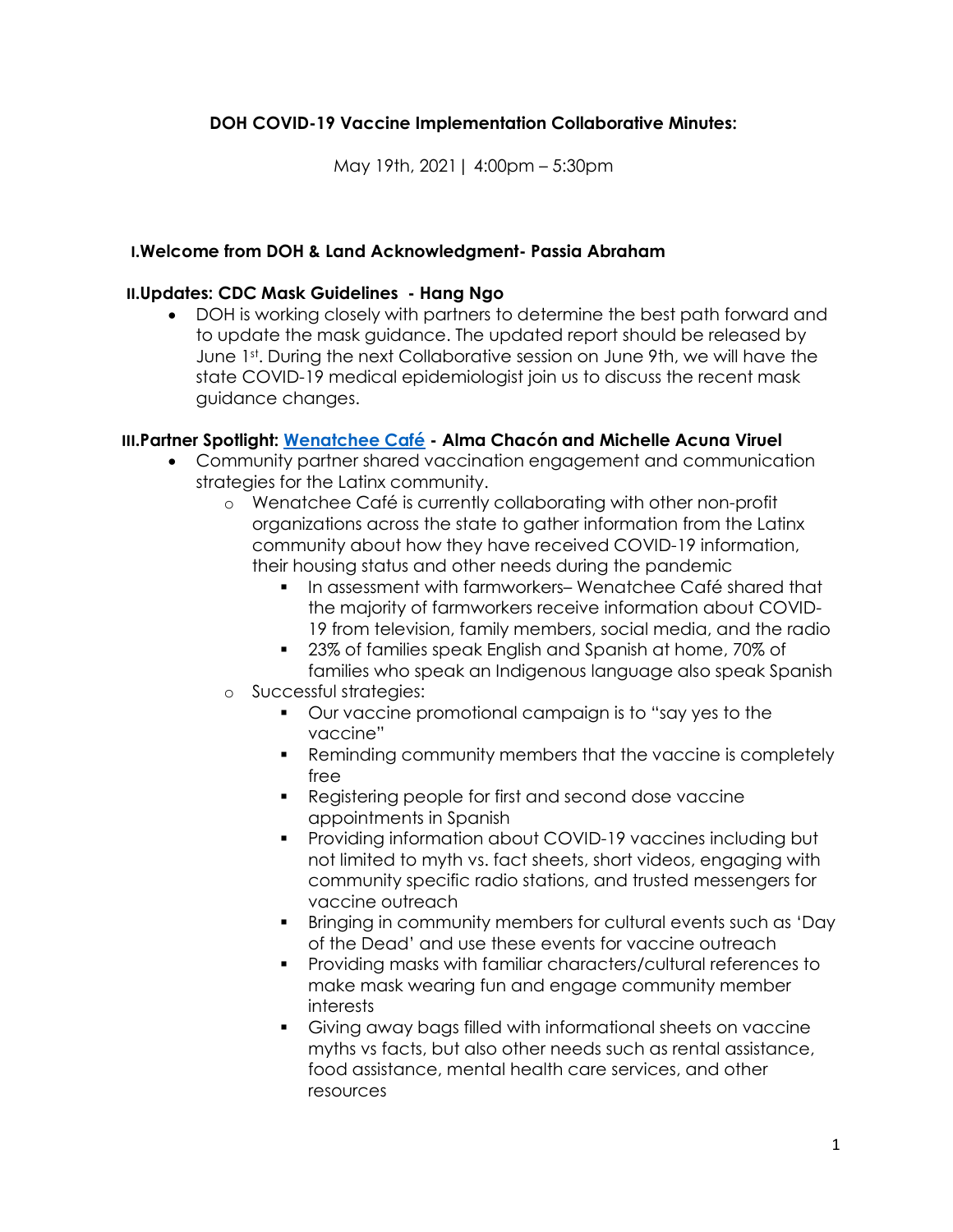- o We are also always advocating for our families, farmworker friends, and Latinx community members
- o We lead by example so that community members can have trust in vaccines/ COVID-19 precautions
- o We hold Facebook live events with trusted community doctors and other medical professionals to provide up-to-date information on COVID-19 and vaccines
- o We have created a "HOOT" board where we can upload information, videos, messaging, flyers, events, and other resources on the COVID-19 vaccine to share

### IV. Vaccine Implementation Providers - Panel Discussion: Strengthening Public Health Systems – Fathiya Abdi

• In this session, we will continue the conversation on Addressing Vaccine Inequity and dive deeper into building stronger community partnerships with vaccine providers. Panelists include Federally Qualified Community Health Centers, School Based Health Center, and a Local Health Jurisdiction. Providers will share efforts in engaging with communities, how they have built meaningful community partnerships, challenges they have navigated, successes, as well as recommendations. Session provides an opportunity to learn, share best practices and facilitate collaboration.

## Thurston County Public Health and Social Services Department – Schelli Slaughter, Director

- o We have about 290,000 residents in Thurston County, about 25% of the community are Black, Indigenous, People of Color
- o What strategies are you using to reach communities and how have you leveraged partnerships to help reach communities?
	- We also serve as a human service agency, and have a strong relationship with our community
		- We have programs that work closely with our unhoused community and organizations that serve those with developmental disabilities and behavioral health challenges. While we were waiting on vaccine supply, we started to have meetings and getting input and developing strategies with the communities that we wanted to serve.
	- We engage nonprofit community organizations and community leaders to ask them what we can do as local health jurisdictions to help to increase vaccine access, confidence, and acceptance in communities we want to reach in Thurston **County**
	- We operate two vaccine community clinics in a rural area and a local community college
		- Addressing accessibility barriers to make our clinics more accessible
		- Partnering with community organizations to bring the vaccine to where it is most needed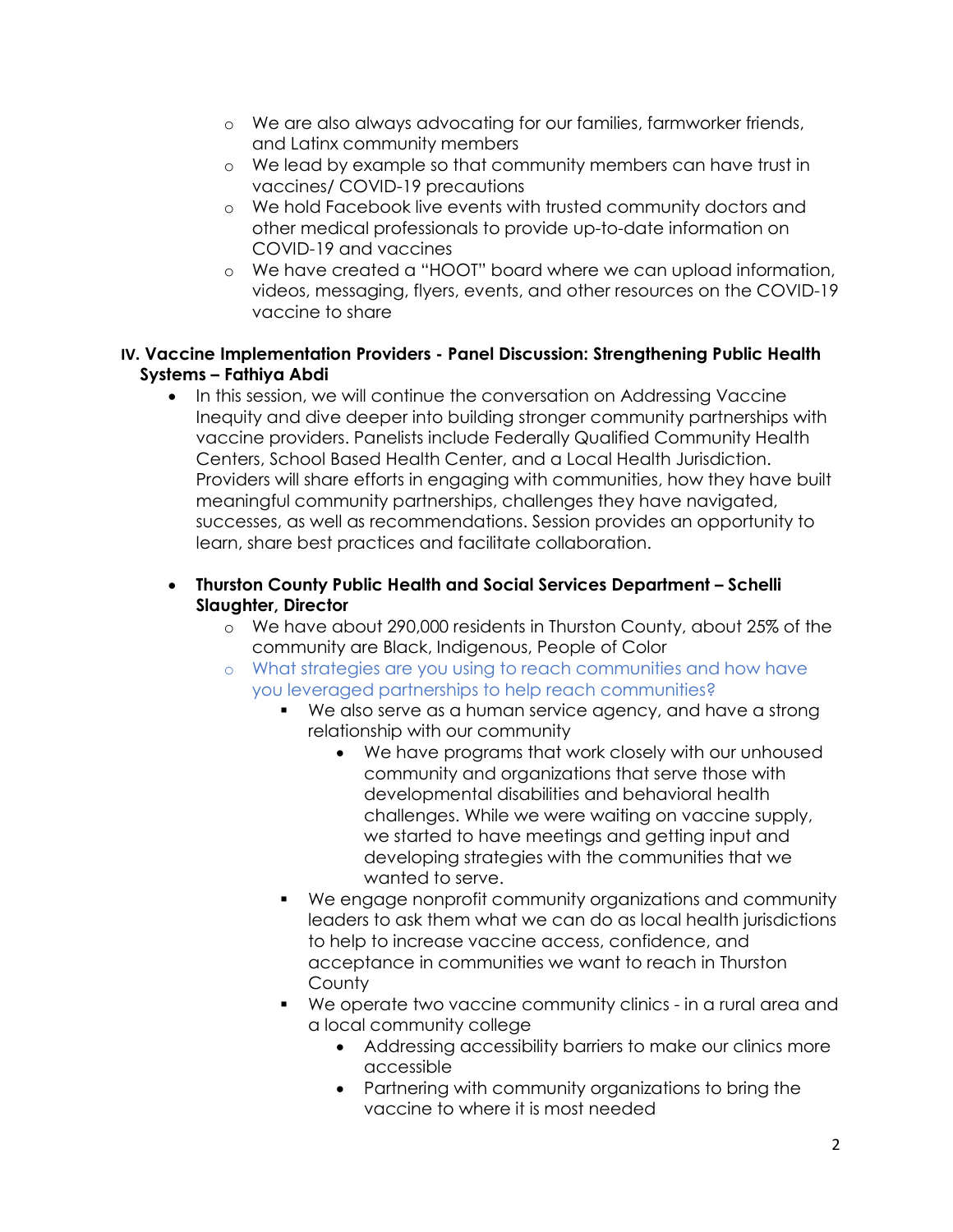- o This partnership is paid for by Thurston County Public Health
- o Through this partnership, we were able to schedule vaccine appointments for community members, create social media campaigns, and make vaccine clinics fun and welcoming events
- o Do you any advice or recommendations that you all think would be best to provide community partners and providers looking to collaborate with each other?
	- We have found it helpful to reach out to a variety of organizations that already have trusted relationships with community members
	- We also converted an ambulance in Thurston County to symbolize universal trust and that help is coming to you. We have multiple languages on it and we bring it around to different communities and pop-up events.
	- We have had to redefine success: This is about quality not quantity
		- Anybody reached should be considered a success
- International Community Health Services and Seattle World School Health Center – Janni Sun; Andrea Kurtzman
	- o International Community Health Services is a community health organization that is rooted in the Asian and Pacific Islander community but serving anyone in a few different locations, primarily out of our school-based services
	- o Seattle World School is a school for mentoring students in navigating academic and career goals with holistic services including celebrating cultural backgrounds, providing education in more than one language, connecting individuals with necessary social services, and providing a welcoming environment
	- o What strategies are you using to reach communities and how have you leveraged partnerships to help reach the communities?
		- We paid close attention to those signing up for services and their language needs, making sure interpreters were available
		- We prioritized information we received from our community partners, relying on their expertise and knowledge of their communities
		- We have used patient navigators in the past to provide education about the COVID-19 vaccine
		- We have used one-on-one guidance to help community members sign up for vaccines
		- We have been able to do home and work visits with extra vaccine supply
		- There is room for more collaboration with community partners, especially with medical professionals who can have conversations with community members about the vaccine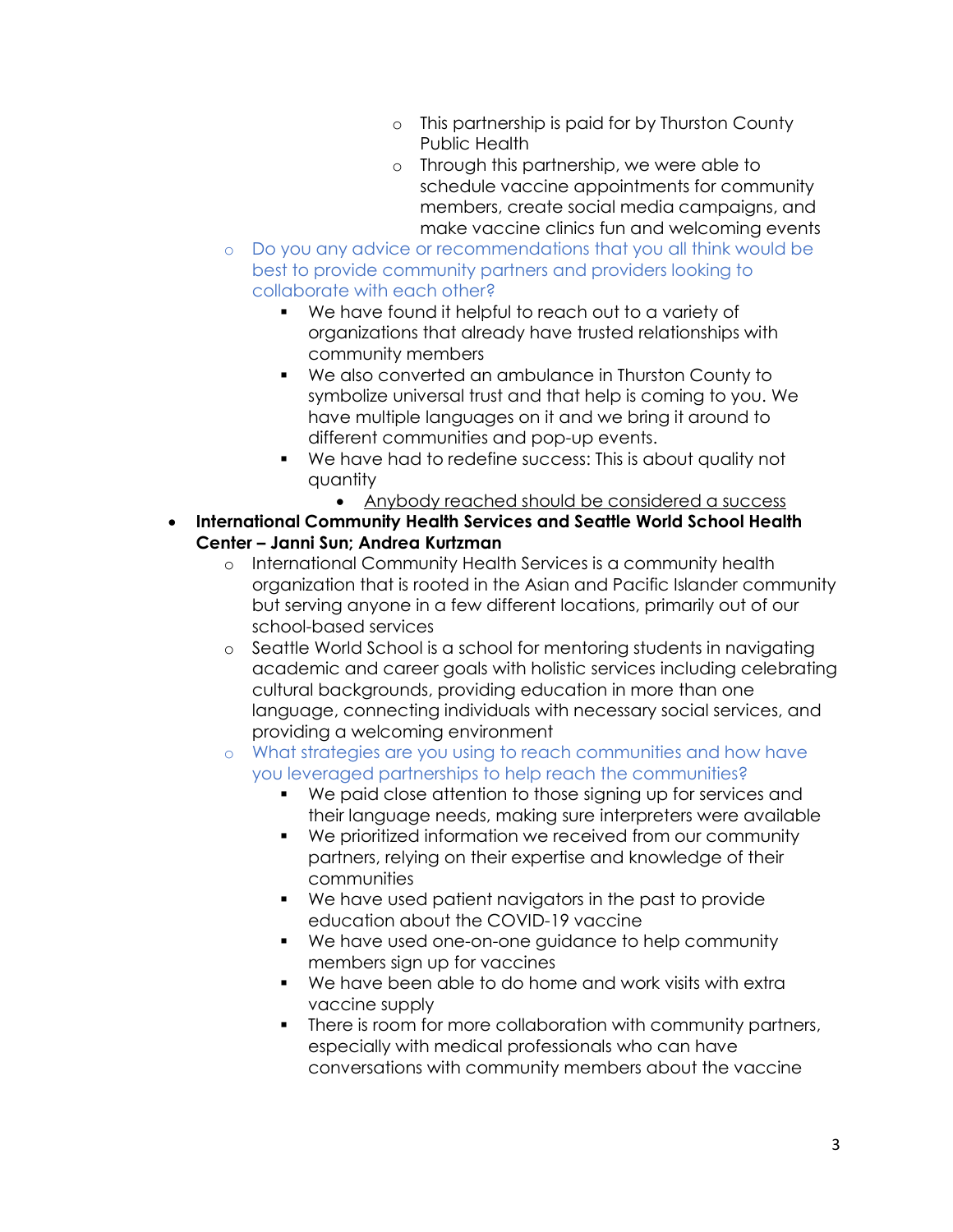- One challenge we have experienced is getting consent for minors to get the vaccine, especially for unaccompanied minors
- o Do you any advice or recommendations that you all think would be best to provide community partners and providers looking to collaborate with each other?
	- Pop-up vaccination clinics are labor intensive, which makes it easier to do small events rather than larger events. There is a lot of outreach work that goes in before these events. Outreach in communities is necessary to bring people in and understand why people are not getting the vaccine.

## Family Health Centers, Okanogan – Dr. James Wallace

- o Okanogan is a diverse population 54% non-Hispanic white, 20% Latinx, 13% Native American, 1% African American, and less than 2% Asian Pacific Islander. Our experience with family centers is that we're trying to address and impact more than medical illness and truly serve the health of the entire community. Our work has accelerated with COVID-19 to serve those communities impacted the most.
- o What strategies are you using to reach communities and how have you leveraged partnerships to help reach communities?
	- We have recognized that we need to bring the vaccine to communities rather than sitting and waiting for folks to come and get the vaccine
	- We recognize that each town and community have unique populations and culture so there are unique ways of doing these vaccination events
	- Having a large social media/web presence for vaccination events
		- Centralized web registration and communication platform for vaccine appointments
	- We have learned that collaboration is key in a low resource rural area
	- It has been effective to normalize the vaccination experience through word of mouth and shared experiences
	- A lot of communication with community partners has enabled us to be a stronger proponent and supporter of equitable vaccine distribution
- o Do you any advice or recommendations that you all think would be best to provide community partners and providers looking to collaborate with each other?
	- Having small vaccine events seems to be an effective strategy to effectively build on community relationships and reflect the unique characteristics of the community
	- Reach out to community providers, such as community health workers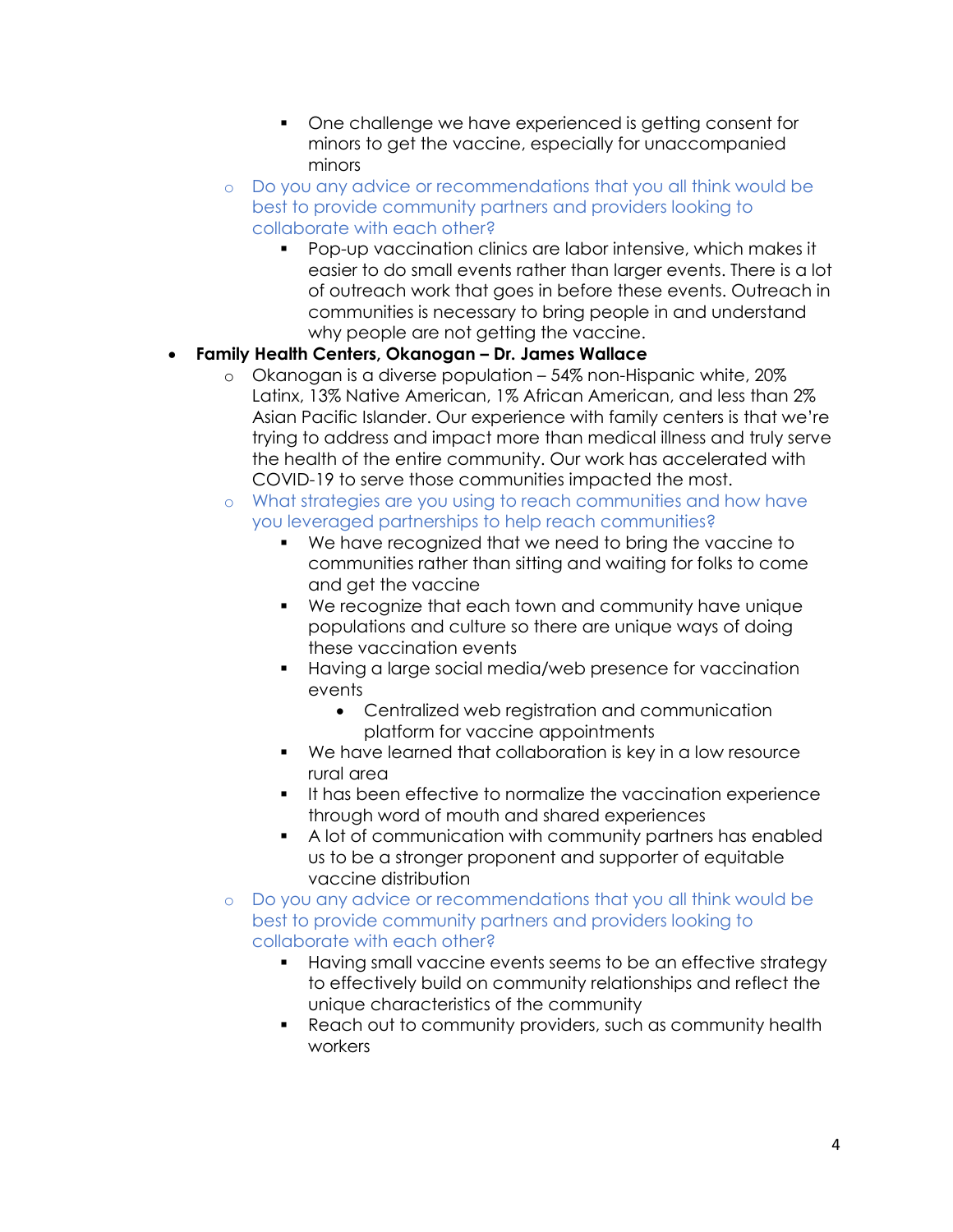## V.Panel Q&A

- Community Question: How are you reaching unaccompanied homeless youth, especially minors and navigating informed consent?
	- o **Dr. Wallace:** We have very robust mature minor doctrine laws in Washington, but these laws rely on medical providers to make that decision. Because it can be hard to make this judgment call, it is better to do these pop-up events at a small scale where you can take the time to interact with community members.
- Community Question: How are you building trust for undocumented workers and ensuring them that you take their founded fears of ICE seriously?
	- o **Dr. Wallace:** For us, ICE has been a constant presence around town that predates COVID-19 and vaccines. Trusted community partners are able to address this challenge more effectively since undocumented workers might have more trust with other community members and partners that are more familiar working with this space.
	- $\circ$  Schelli Slaughter: Even though we, as public health officials, can advertise and shout that there is no documentation required and there is no fear or people in uniforms at our pop-up events, but how we ask the questions really matters and that was a lesson learned. How we train our volunteers or the words that we use really make a difference, and we can inadvertently mess up. We had to spend more time engaging and having conversations with people before they access our health care services. We can't expect that trust and safety for their family is going to be a given when we approach them and offer them a vaccine. We should think more about some of the questions we ask participants and let them know what is needed in a health care record to provide participants access to other resources, and stress that this information is not needed for some other reason.
	- o We would like to share a wonderful community resource Washington Immigrant Solidarity Network developed: COVID19 Know Your Rights https://www.doh.wa.gov/Portals/1/Documents/1600/coronavirus/820 nonDOH-VaccinationImmigrationKnowRights.pptx
- Community Question: Have you thought of using vaccinated community members as ambassadors for the program?
	- $\circ$  **Panelist:** We are actively pursuing methods like that. There's nothing more powerful than someone from your community talking to you about their experience and why it's important. It is important to go to various community health organizations to find advocates and find a way to get their message out there and address people from a personal level. Definitely work that we'll be doing in the future.
- Community Question: What strategy have you used to incentivize communities to coming back for a second dose (when it applies)?
	- o **Dr. Wallace:** For the second dose, we try to schedule an appointment/set an event date for the second dose. Ensure the person knows when and where to return, and then have a text system to send reminders. Also, hope that social media and messaging around the importance of the second dose in addition to the first dose